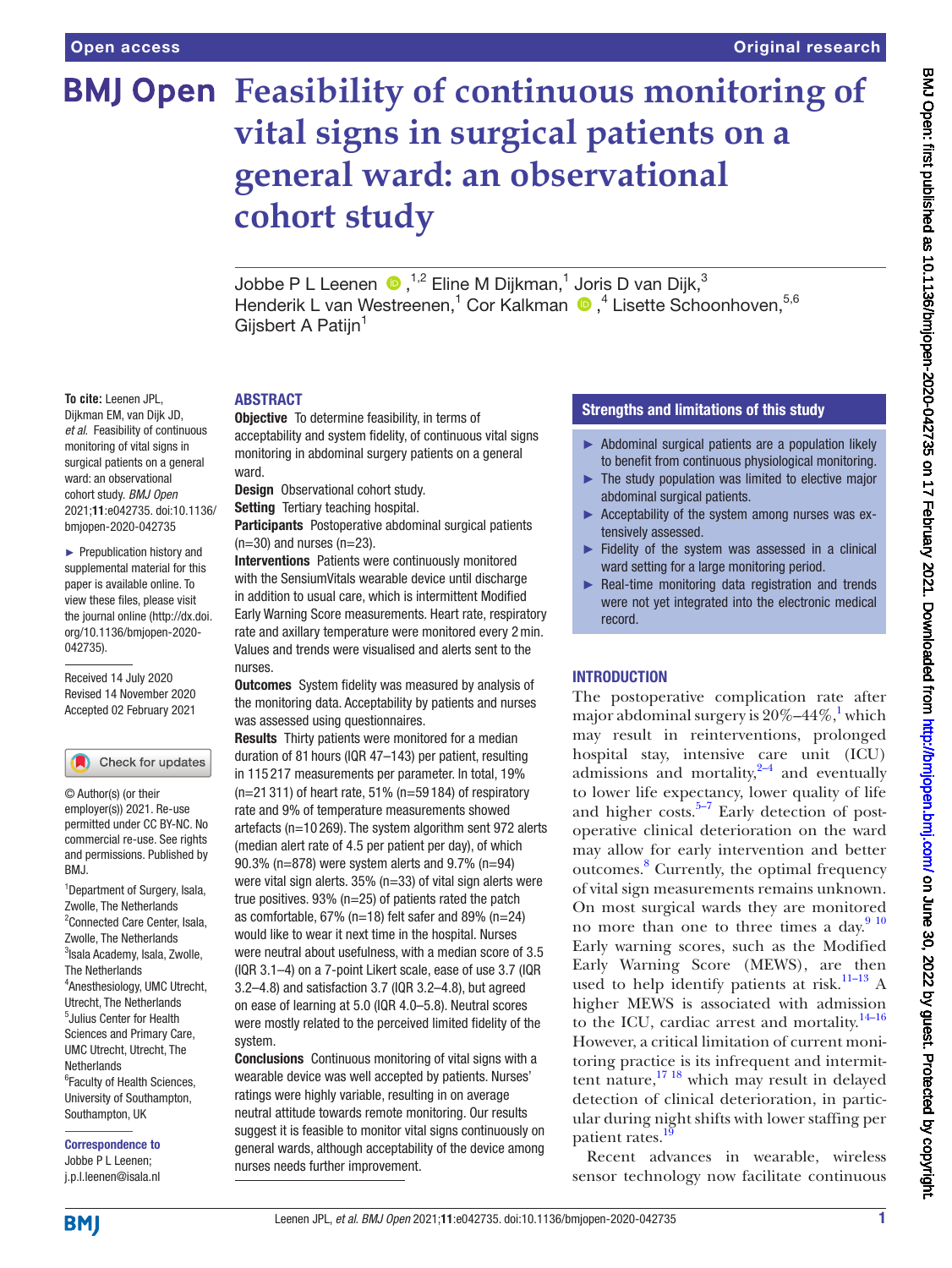monitoring of vital signs. $20\frac{20\frac{21}{21}}{20\frac{21}{21}}$  Emerging evidence shows that these monitoring sensors are accurate, may improve outcomes and reduce costs by allowing earlier detection of changes in vital signs in clinical practice. $^{22}$  A previous study about continuous monitoring of abdominal surgical patients resulted in earlier antibiotics administration, decreased hospital stay and readmissions within 30 days.<sup>23</sup> Another study by Subbe *et al*<sup>[24](#page-7-9)</sup> reported more rapid response teams interventions, decreased cardiac arrests, reduced overall mortality, reduced illness severity and reduced mortality in those patients admitted to ICU, and an increase in proactive decision-making on end-of-life care. In addition, Weenk *et al*<sup>[25](#page-7-10)</sup> studied two continuous monitoring devices and reported that continuous monitoring was feasible if frequency and duration of measure-ments with artefact would be reduced.<sup>[25](#page-7-10)</sup> Several other studies with wearable monitoring devices reported potential benefits such as less patient disturbance and improved sleep, reduced workload among nurses and improved safety during patient transport between departments.<sup>26-29</sup>

A new wearable patch device for wireless remote monitoring of vital signs has recently been tested in several hospitals, the SensiumVitals. The first published reports have shown it to be valid and safe.<sup>23 30 31</sup> However, there is still insufficient insight regarding the feasibility of using such a continuous monitoring device on a general ward, especially because continuous monitoring can be defined as a complex intervention with many interacting compo-nents and behaviour change of healthcare professionals.<sup>[32](#page-7-12)</sup> As recommended by the Medical Research Council framework, feasibility testing and piloting are needed before larger scale clinical implementation of such an intervention can be undertaken.<sup>[33](#page-7-13)</sup> The aim of the study was to determine the feasibility, in terms of acceptability and system fidelity, of continuous vital signs monitoring with the SensiumVitals device among abdominal surgery patients on a general surgery ward.

#### **METHODS Design**

An observational cohort study was conducted for a 3-month period (October–December 2019) on a surgical ward of a large tertiary teaching hospital. This study is reported in concordance with the Strengthening the Reporting of Observational Studies in Epidemiology guidelines.<sup>[34](#page-7-14)</sup>

## **Participants**

Patients scheduled for elective colorectal or pancreatic resection were recruited through convenience sampling. Inclusion criteria were age ≥18years, no cognitive impairments, expected hospitalisation time of 3days or longer, and fluent in the Dutch language. Exclusion criteria were surgery for a palliative or emergency indication, a cardiac pacemaker in situ, a known allergy for any of the materials of the device or participating in another conflicting study. Emergency surgical patients were excluded because it was deemed not possible to obtain true informed consent. For



Figure 1 The SensiumVitals patch. The SensiumVitals patch is attached to the patient's chest and monitors heart rate and respiratory rate. The black 'wire' sensor is the external axillary temperature monitoring device.

<span id="page-1-0"></span>nurses, eligibility criteria were nursing registration, active involvement in the continuous monitoring system for at least 3days during the study, and able to speak and read the Dutch language.

#### Intervention

Current standard of care was intermittent monitoring (once daily) using the MEWS according to hospital policy.[35](#page-7-15) In addition to standard care, patients included in the study were continuously monitored by the SensiumVitals system (Sensium, Abingdon, UK). This wireless monitoring device is CE (Conformité Européenne) marked, approved by the Food Drug Administration and worn as a patch on the patient's chest. It continuously monitors heart rate (HR) in beats per minute (bpm), respiratory rate (RR) in breaths per minute (brm), and via a secondary sensor—axillary temperature  $(T_{n})$  in degree Celsius.<sup>[36](#page-7-16)</sup> The patch is attached to the skin by two adhesive ECG electrodes (Skintact, Leonhard Lang, Innsbruck, Austria), as shown in [figure](#page-1-0) 1.

Every 2min, the data were transmitted wirelessly through ceiling-mounted bridges to a dedicated server, and from there to a mobile device carried by the nurses and to their desktop. There were two types of alerts: vital sign and system alerts. Vital sign alerts were sent when the parameter value passed the preset thresholds (50 bpm < HR < 120bpm; 8 brm < RR < 24 brm; or  $34.5^{\circ}$ C < T<sub>ax</sub> <  $38.5^{\circ}$ C). These low and high thresholds were based on the MEWS' lower and upper thresholds.<sup>10</sup> For the upper threshold, the parameters correspond with the median value of MEWS 2. System alerts were sent when the connection was interrupted or when no valid measurement could be obtained. Each type of event had to occur continuously for a period of at least 14min before an alert was sent out to the nurse. This time frame was based on previous clinical experience of the manufacturer, researchers and in consensus with the ward nurses. Literature about an optimal time frame for alerts is still lacking. Nurses were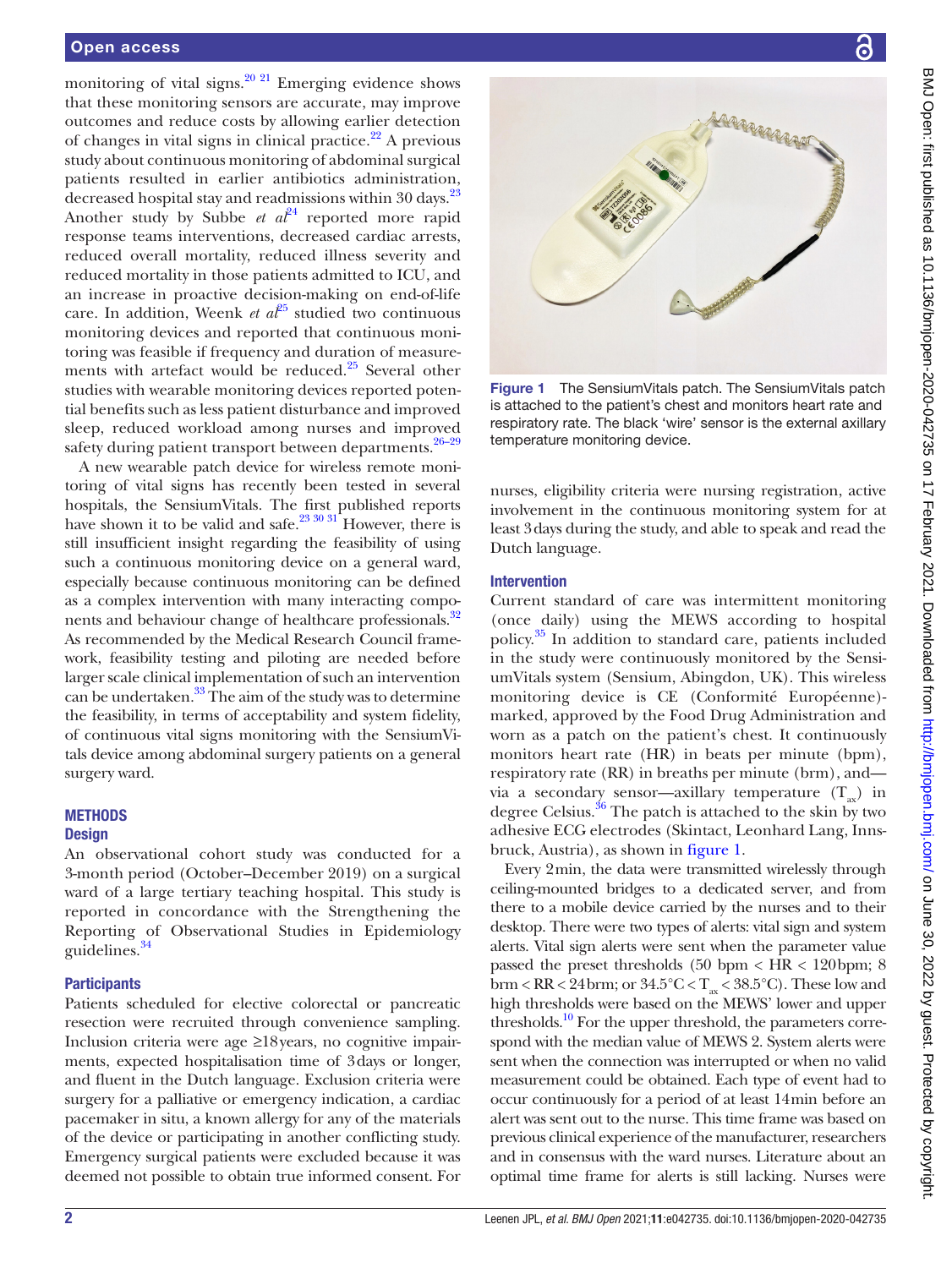BMJ Open: first published as 10.1136/bmjopen-2020-042735 on 17 February 2021. Downloaded from http://bmjopen.bmj.com/ on June 30, 2022 by guest. Protected by copyright. BMJ Open: first published as 10.1136/bmjopen-2020-042735 on 17 February 2021. Downloaded from <http://bmjopen.bmj.com/> on June 30, 2022 by guest. Protected by copyright.

required to acknowledge each alert by pressing a button on their mobile device. After receiving a vital signs alert, the nurses were asked to measure the patient's vital parameters manually in accordance with the applicable hospital policy (MEWS). When the nurse did not acknowledge the alert, reminders were sent until acknowledgement was confirmed.

## **Procedures**

Before the start of the study, we tested if the system functioned properly and the nurses were trained in using the system and interpreting the data. Among the 35 nurses who had received training were 10 'key users', who received additional training in correctly applying the patch. Together with the researchers, they provided bedside teaching to other nurses on the general ward during data collection.

From October to December 2019 electively scheduled surgical patients were screened for eligibility by the nurse during preoperative admission on the ward. When patients agreed to participate, informed consent forms were signed. The SensiumVitals patch was attached postoperatively when patients arrived at the ward from the recovery unit or ICU. Continuous monitoring by the patch was continued until discharge. The day before discharge, patients' experiences were obtained using a questionnaire. After completion of enrolment of all 30 patients, nurses were asked to complete their questionnaires.

## Data collection

The primary outcomes were acceptability and fidelity of the continuous monitoring system. Acceptability was measured cross-sectionally and fidelity prospectively. Baseline characteristics of patients were obtained from electronic medical record (EMR). Patients' postoperative complications were reported according to the Clavien-Dindo classification.<sup>37</sup> <sup>38</sup> This scale classifies complications according to the following: grade I, no intervention needed; grade II, requiring pharmacological treatment; grade IIIa, requiring surgical, endoscopic or radiological intervention not under general anaesthesia; grade IIIb, requiring surgical, endoscopic or radiological intervention under general anaesthesia; grade IV, requiring admission to the ICU; and grade V, death of the patient.

Acceptability was measured as recruitment and retention rates and experiences of patients and nurses.<sup>39</sup> First, patient acceptability was measured by four questions using a 5-point Likert scale (strongly agree to strongly disagree) about comfort, safety and recommendation on future use, as shown in [online supplemental appendix A.](https://dx.doi.org/10.1136/bmjopen-2020-042735) Second, for nurses the Usefulness, Satisfaction, and Ease of use (USE) questionnaire was used to measure acceptability. $40$  This instrument is intended to identify the usefulness, satisfaction, ease of use and ease of learning of the intervention and consists of 30 statements on the beliefs about the monitoring system measured on a 7-point Likert scale [\(online supplemental](https://dx.doi.org/10.1136/bmjopen-2020-042735) [appendix B\)](https://dx.doi.org/10.1136/bmjopen-2020-042735). The USE questionnaire was translated by two researchers (JPLL and EMD) to Dutch. We asked nurses to assess the concept of continuous monitoring, and not just the SensiumVitals technology. Both questionnaires had a freetext space for remarks.

Fidelity focused on the functioning of the SensiumVitals system and was obtained by analysis of the collected data.<sup>41</sup> Outcomes were total monitoring time, total number of artefacts, total number of (system and vital sign) alerts and the acknowledgement rate of the vital signs alerts. An artefact was registered if no valid measurement was recorded. Invalid values were identified by the algorithm of the system. All vital signs alerts were retrospectively categorised by two researchers (JPLL and EMD) as true positive, false positive or unclear based on clinical condition, nurse MEWS measurements and reports on the EMR.

## Statistical analysis

Since a formal power calculation was not possible due to the lack of preliminary data with the SensiumVitals device, a sample size of 30 patients and 20 nurses was estimated to yield sufficient data for determination of feasibility.

All data were analysed by descriptive statistics. For continuous data, median and IQR or mean and SD were calculated based on normal distribution. Every parameter was checked for normality using the Shapiro-Wilk test and visually by a histogram.<sup>[42](#page-7-22)</sup> For categorical data, frequencies and percentages were reported.

The questionnaire on patient acceptability was presented as categorical data. The USE questionnaire for nurses was reported as continuous data and was divided into constructs: usefulness, ease of use, ease of learning and satisfaction. To determine the reliability of the translated version of the USE, a Cronbach's α was determined for each construct. An α of >0.7 was considered consistent and therefore reliable. The remarks patients made were classified as positive, neutral or negative by two researchers, and the remarks of nurses were categorised within the constructs of the USE questionnaire. Finally, the fidelity of the system was analysed at the patient level. All analyses were performed with IBM SPSS Statistics V.24.0 for Mac.

## Patient and public involvement

While we did not directly involve patients in the design or conduct of our study, our analyses were motivated by the belief that the patient acceptability outcomes were relevant to patients.

## RESULTS

## Study characteristics

A total of 36 patients were eligible to participate in the study. Of them, one patient was excluded due to a cognitive impairment, one patient declined to participate and four patients were lost to follow-up due to postoperative admittance at a technically unprepared part of the ward. This resulted in a recruitment rate of 94% (n=34) and a dropout rate of 11% (n=4). Eventually, 30 patients (male: n=17) participated in the study with a mean age of 66±10 years old. They underwent either colon  $(n=20)$ , rectal  $(n=8)$  or pancreatic  $(n=2)$ resections. Eleven patients (36.7%) developed 16 complications in total. Of these, 12 were classified as grade I and II according to the Clavien-Dindo classification. An overview of the patient characteristics is given in [table](#page-3-0) 1.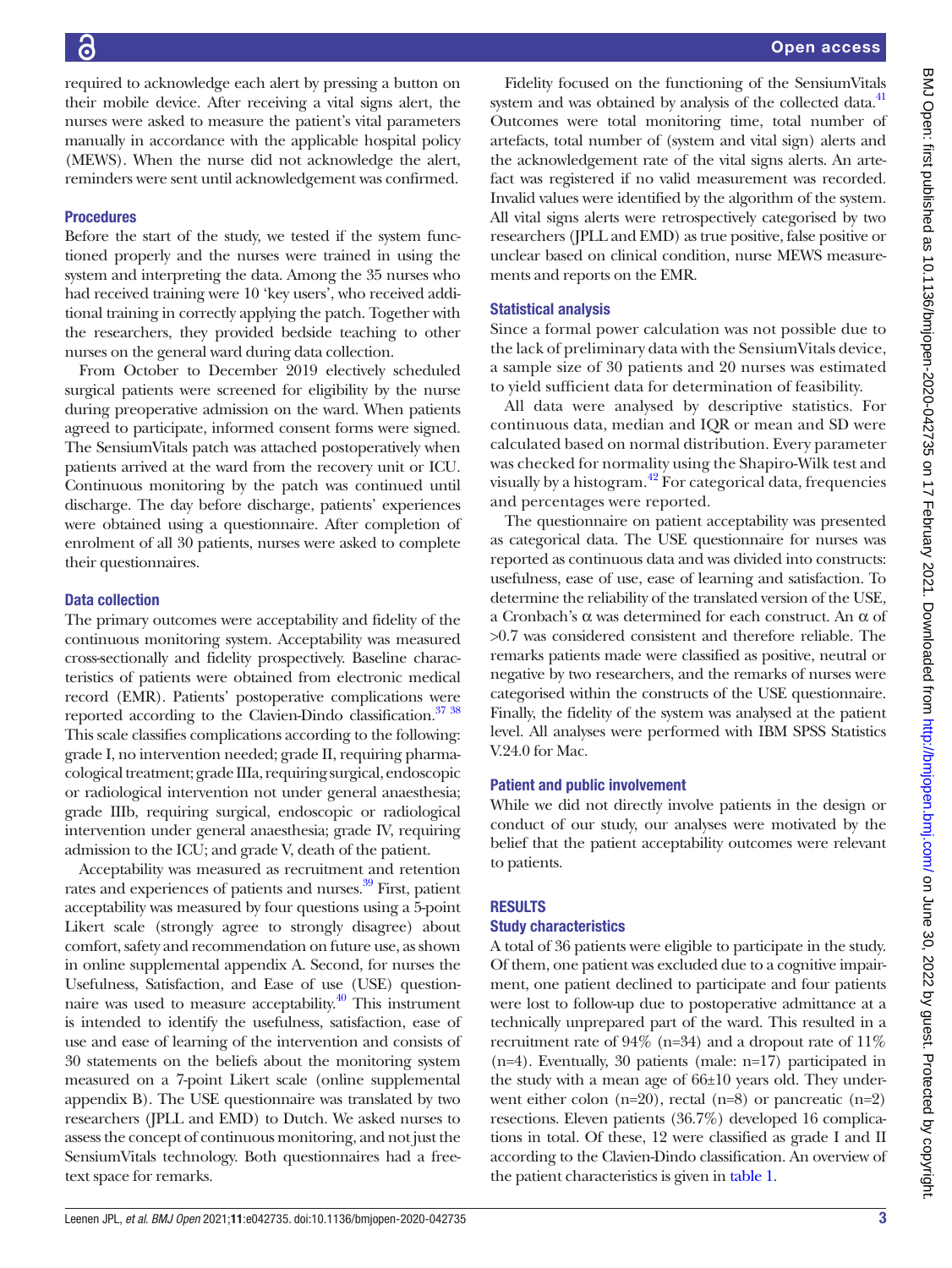<span id="page-3-0"></span>

| <b>Table 1</b> Patient characteristics |                    |  |  |  |  |
|----------------------------------------|--------------------|--|--|--|--|
| $n = 30$                               |                    |  |  |  |  |
| Sex, n (%)                             |                    |  |  |  |  |
| Male                                   | 17 (56.7)          |  |  |  |  |
| Female                                 | 13(43.3)           |  |  |  |  |
| Age, mean±SD                           | $66.3 + 10.2$      |  |  |  |  |
| BMI, mean±SD                           | $25.6 \pm 3.9$     |  |  |  |  |
| ASA class, n (%)                       |                    |  |  |  |  |
| $\overline{1}$                         | 9(30.0)            |  |  |  |  |
| $\overline{2}$                         | 20 (66.7)          |  |  |  |  |
| 3                                      | 1(3.3)             |  |  |  |  |
| Type of surgery, n (%)                 |                    |  |  |  |  |
| Pancreatic resection                   | $\overline{2}$     |  |  |  |  |
| Rectal resection                       | 8                  |  |  |  |  |
| Colon resection                        | 20                 |  |  |  |  |
| Oncological indication, n (%)          | 26 (86.7)          |  |  |  |  |
| Postoperative ICU admission, n (%)     |                    |  |  |  |  |
| Yes                                    | 2(6.7)             |  |  |  |  |
| <b>No</b>                              | 28 (93.3)          |  |  |  |  |
| Length of stay, median (IQR)           | $4.0(3.75 - 13.0)$ |  |  |  |  |
| Complications, n                       | 16                 |  |  |  |  |
| Grade I                                | 9                  |  |  |  |  |
| <b>Grade II</b>                        | 3                  |  |  |  |  |
| Grade IIIa                             | 1                  |  |  |  |  |
| <b>Grade IIIb</b>                      | 3                  |  |  |  |  |

ASA, American Society of Anesthesiologists; BMI, body mass index; ICU, intensive care unit.

## Acceptability: patients' perspectives

Twenty-seven patients (response: 90%) returned the questionnaire [\(table](#page-3-1) 2; [figure](#page-3-2) 2). Of these, 25 patients (93%) rated wearing the patch as comfortable. Moreover, 18 patients (67%) felt safer during hospitalisation, although 8 patients (30%) were neutral about this statement. For a future admission in the hospital, 24 patients (89%) would like to wear it and 20 patients (80%) would be willing to wear the patch for postsurgical home monitoring. Patient experiences are quoted in [box](#page-4-0) 1. There were no missing data in the returned questionnaires.

<span id="page-3-1"></span>

| <b>Table 2</b> Patient acceptability                                 |                                     |                                  |                           |
|----------------------------------------------------------------------|-------------------------------------|----------------------------------|---------------------------|
|                                                                      | <b>Disagree</b><br>$(1-2)$<br>n (%) | <b>Neutral</b><br>(3)<br>$n$ (%) | Agree<br>(4–5)<br>$n$ (%) |
| I found the patch<br>comfortable.                                    | 0(0)                                | 2(7.4)                           | 25(92.6)                  |
| I felt safer with the patch.                                         | 1(3.7)                              | 8(29.6)                          | 18 (66.7)                 |
| I would like to wear the patch 1 (3.7)<br>in the hospital next time. |                                     | 2(7.4)                           | 24 (88.9)                 |
| I would also like to wear the<br>patch at home after surgery.        | 3(11.1)                             | 2(7.4)                           | 22(81.5)                  |



<span id="page-3-2"></span>: % neutral (score 4) : % disagree (score 1-3)

Figure 2 Diagram of patients' and nurses' acceptability.

## Acceptability: nurses' perspectives

Thirty-five nurses were approached, of whom 23 (response: 66%) returned the questionnaire, as shown in [table](#page-5-0) 3 and [figure](#page-3-2) 2. The median age of nurses was 28 years old (IQR 24–39) and they had a median working experience of 5years (IQR 3–13). There were no missing data in the returned questionnaires and there was no difference in median age in the non-response group. Quotes of remarks are given in [box](#page-4-0) 1.

The median score of usefulness was 3.5 (IQR 3.1–4.0; Cronbach's  $\alpha=0.916$ ). Out of 23 nurses,  $61\%$  (n=14) agreed that continuous monitoring by the patch was useful. However, 74% of the nurses (n=17) did not think the patch would save time and 70% (n=16) disagreed about the statement 'it does everything I expected'. One nurse reported she recognised the added value for the patient ([box](#page-4-0) 1).

The median score for ease of use was 3.7 (IQR 3.2–4.8; Cronbach's  $\alpha=0.937$ . Out of 23 nurses,  $61\%$  (n=14) disagreed with the statement that using it was effortless and 65% (n=15) could not use it without consulting the written instructions. Nurses stated it was easy when the system operated without too many artefacts and alerts which could increase workload [\(box](#page-4-0) 1).

The median score of ease of learning was 5.0 (IQR 4.0–5.8; Cronbach's α=0.965). Out of 23 nurses, 15 (65%) agreed they easily remembered how to use it and quickly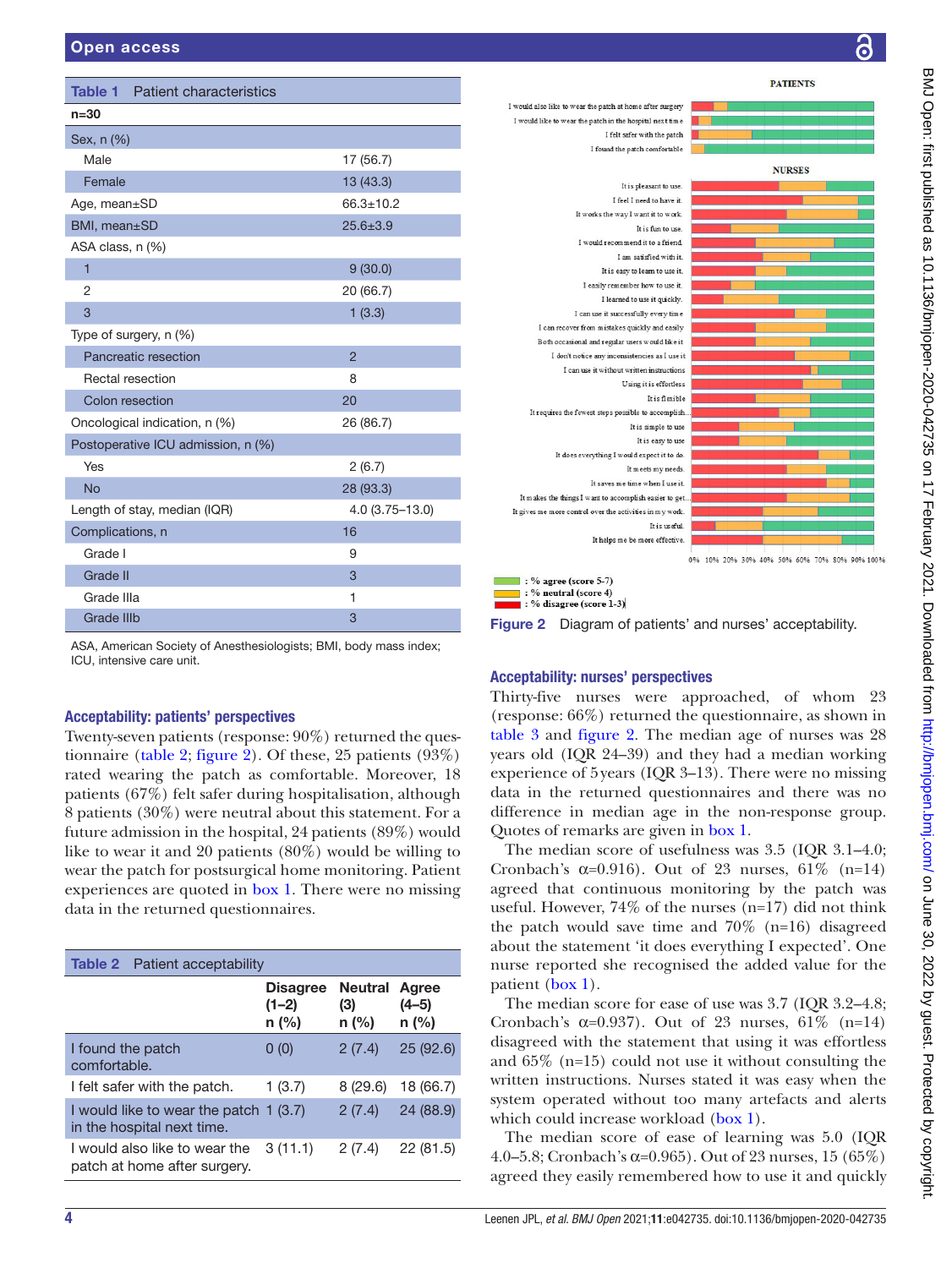Dutch)

## <span id="page-4-0"></span>**Patients** Positive experiences: ► 'It provided a safe feeling for family also.' ► 'I knew my limits through the system.' Negative experiences: ► 'It doesn't look reliable to me.' ► 'The patch is comfortable, but glue residues from the stickers remain behind.' ► 'Patch often changed because it was not working.' Neutral experiences: ► 'I forgot that the patch was there, therefore also neutral in terms of feeling safe.' Nurses Usefulness:

Box 1 Remarks of patients and nurses (translated from

► 'I see the added value for the patient.'

Ease of use:

- ► 'It is easy for the patients where it works.'
- ► 'I found the product promising, but at the moment I think it costs us more work than it saves.'

Ease of learning:

► None.

Satisfaction:

- $\blacktriangleright$  'I often had different values with the patient that did not match when I started to do manual measurements. This meant that I didn't get so much faith in the device.'
- ► 'You are always at his bedside because there is no proper image of vital functions.'
- ► 'Receiving all alarms from all patients in the nursing ward. This is annoying due to continuous alarms but also for patients.'
- ► 'Very often there was no clear picture of breathing and heartbeat.'
- ► 'Frequency of alarms was high due to malfunctions.'
- ► 'The mobile app regularly operates slow.'

became skilful with it. No remarks were reported considering this construct.

The median score of satisfaction was 3.7 (IQR 2.9–4.4; Cronbach's  $\alpha$ =0.931). Twelve of 23 nurses (52%) stated it was fun to use and 11 (48%) disagreed it was pleasant to use. Fourteen nurses (61%) disagreed with the need to add this device to routine workflow. There were no missing data on the returned questionnaires. Several remarks were made considering satisfaction, predominantly about malfunction of the system, frequency of alarms and the discrepancy with nurse measurements [\(box](#page-4-0) 1).

## System fidelity

The total monitoring time was 3853 hours with a median of 81 hours (IQR 47–143) per patient. This resulted in a total of 115217 measurements of the three vital signs. In total, 18.5% (n=21311) of HR measurements, 51.4% (n=59184) of RR measurements and  $8.9\%$  (n=10269) of  $T_{\infty}$  measurements were artefacts.

In total, 972 alerts (median per patient: 18; IQR 8.75– 41.75) were sent by the SensiumVitals system, of which 90.3% (n=878) were system alerts and 9.7% (n=94) were about deviating vital signs. Although only three subjects

were responsible for nearly half (41.4%) of all alerts, a direct cause for the artefacts and related system alerts was not found. The median alert rate was 4.5 per patient per day. The system alerts were generated because HR was not registered (n=180; 20.5%), RR was not registered (n=145; 16.5%),  $T_{av}$  was not registered (n=151; 17.1%), leads were off (n=281; 32.0%) or the patch was being replaced due to an empty battery (n=28; 3.9%).

Of the 94 vital sign alerts, 12 (12.8%) were not acknowledged by the nurses. No downward trend during the study was seen in the acknowledgement rate. Of the alerts, 35% were true positives, 44% were false positives and 21% uncategorised, as shown in [table](#page-6-3) 4. The percentage of true positive alerts was the highest for HR with 60%  $(n=9)$ , followed by RR with  $40\%$   $(n=16)$  and  $20.5\%$  for  $T_{av}$ .  $T_{av}$  had the most false positive alerts with 77% (n=30) vs  $13\%$  for HR and  $22.5\%$  for RR. False positive T<sub>ax</sub> was caused by registration of subtemperature.

#### **DISCUSSION**

In this study we aimed to determine the feasibility in terms of acceptability and fidelity of continuous wireless vital signs monitoring of abdominal surgery patients on the general ward. Patient acceptability of the patch sensor was high. Wearing the patch for several days was well tolerated and made patients feel safer. Most patients indicated they wished to be remotely monitored during a possible future hospital stay. However, a significant proportion of nurses were not yet convinced of the added value of continuous monitoring on the general ward.

#### Comparison with previous work

The high acceptability by patients of this wearable wireless monitoring device, both in terms of 'wearability' and feeling safe, is in line with previous studies. $25\frac{43-47}{8}$  Nonetheless, one patient expressed scepticism about the reliability of the system. A similar concern was reported in the qualitative study of Downey *et al*. [44](#page-7-23)

The lower acceptability by nurses could be related to the large number of system alerts, which can be considered clinically irrelevant and thus disturbing. This was well reflected in the remarks of nurses and is in agreement with a previous study by Prgomet *et*  $a^{48}$  $a^{48}$  $a^{48}$  about the perceptions of nurses before implementation of a continuous monitoring device. The cause of these alerts is the large number of artefacts and the relatively short time frame of 14min before an alert is generated by the system. As a result, this has likely resulted in increased workload for nurses, which decreases their willingness to fully rely on the system as yet and may lead to alert fatigue.<sup>49</sup>

When considering system fidelity, the number of artefacts encountered in the present study was still considerably lower for all three parameters in comparison with a previous study with the SensiumVitals system: HR: 19% vs 41%; RR: 51% vs 66%;  $T_{\gamma}$ : 9% vs 27%, respectively.<sup>[30](#page-7-26)</sup> The high percentage of RR measurement artefacts is most likely due to the fact RR was measured by impedance, which is affected by the motion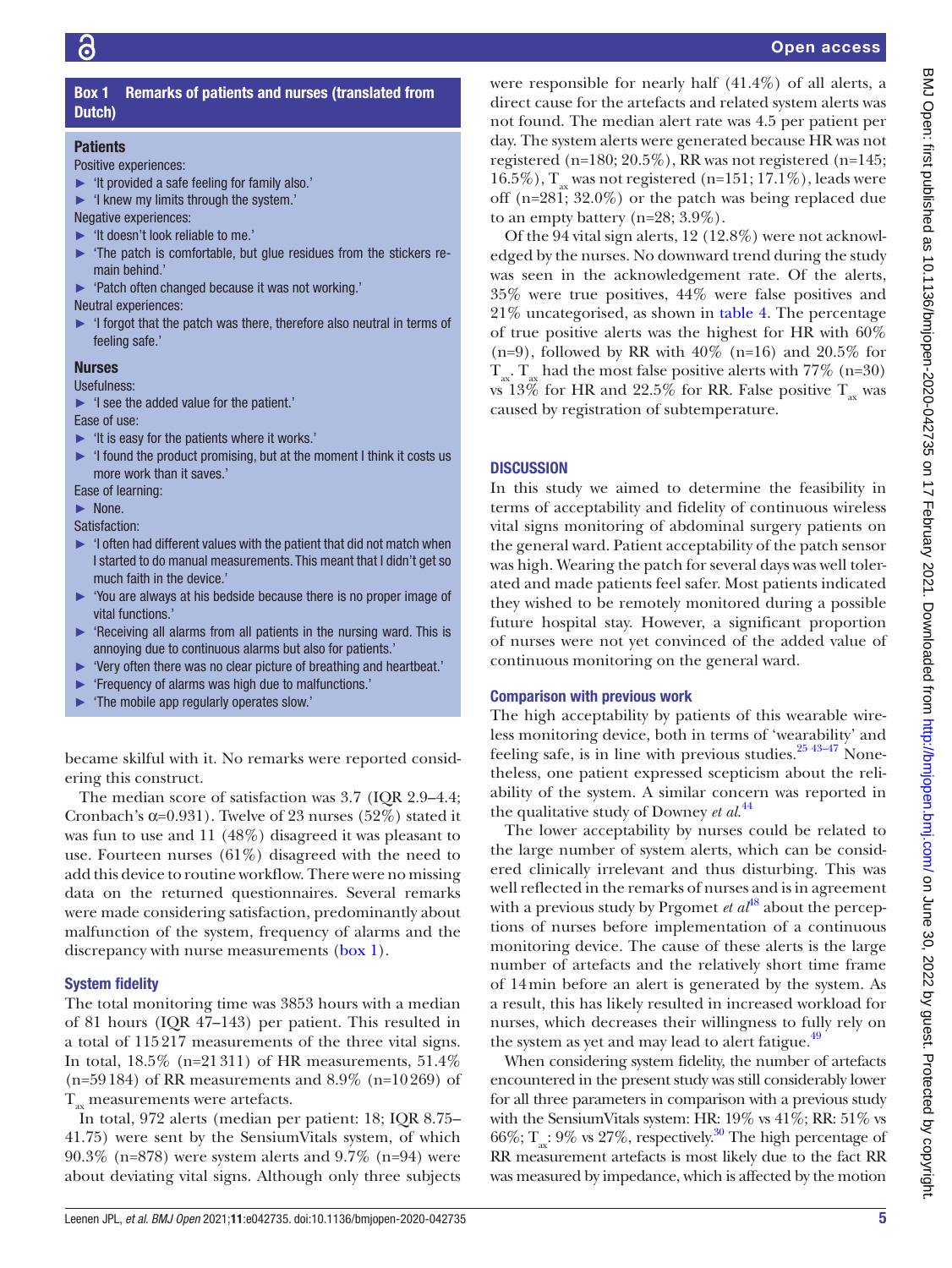<span id="page-5-0"></span>Table 3 USE questionnaire among nurses (n=23)

|                                                                                   | Median (IQR)     | Disagree (1-3) | Neutral (4) | Agree (5-7) |
|-----------------------------------------------------------------------------------|------------------|----------------|-------------|-------------|
| Usefulness ( $\alpha$ =0.916)                                                     | $3.5(3.1-4)$     |                |             |             |
| It helps me be more effective.                                                    | $4(3-4)$         | 9(39.1)        | 10 (43.5)   | 4(17.4)     |
| It helps me be more productive.                                                   | $3(3-4)$         | 13 (56.5)      | 8(34.8)     | 2(8.7)      |
| It is useful.                                                                     | $5(4-5)$         | 3(13.0)        | 6(26.1)     | 14 (69.6)   |
| It gives me more control over the activities in my work.                          | $4(3-5)$         | 9(39.1)        | 7(30.4)     | 7(30.4)     |
| It makes the things I want to accomplish easier to get<br>done.                   | $3(3-4)$         | 12 (52.2)      | 8(34.8)     | 3(13.0)     |
| It saves me time when I use it.                                                   | $3(2-4)$         | 17 (73.9)      | 3(13.0)     | 3(13.0)     |
| It meets my needs.                                                                | $3(3-5)$         | 12 (52.2)      | 5(21.7)     | 6(26.1)     |
| It does everything I would expect it to do.                                       | $3(2-4)$         | 16 (69.6)      | 4(17.4)     | 3(13.0)     |
| Ease of use ( $\alpha$ =0.937)                                                    | $3.7(3.2 - 4.8)$ |                |             |             |
| It is easy to use.                                                                | $4(3-5)$         | 6(26.1)        | 6(26.1)     | 11(47.8)    |
| It is simple to use.                                                              | $4(3-6)$         | 6(26.1)        | 7(30.4)     | 10(43.5)    |
| It is user friendly.                                                              | $4(3-5)$         | 8(34.8)        | 4(17.4)     | 11 (47.8)   |
| It requires the fewest steps possible to accomplish what I<br>want to do with it. | $4(3-5)$         | 11 (47.8)      | 4(17.4)     | 8 (34.8)    |
| It is flexible.                                                                   | $4(3-5)$         | 8(34.8)        | 7(30.4)     | 8 (34.8)    |
| Using it is effortless.                                                           | $3(3-4)$         | 14 (60.9)      | 5(21.7)     | 4(17.4)     |
| I can use it without written instructions.                                        | $4(2-5)$         | 15 (60.9)      | 1(4.4)      | 7(30.4)     |
| I don't notice any inconsistencies as I use it.                                   | $3(2-4)$         | 13 (56.5)      | 7(30.4)     | 3(13.0)     |
| Both occasional and regular users would like it.                                  | $4(3-5)$         | 8(34.8)        | 7(30.4)     | 8(34.8)     |
| I can recover from mistakes quickly and easily.                                   | $4(3-5)$         | 8(34.8)        | 9(39.1)     | 6(26.1)     |
| I can use it successfully every time.                                             | $3(3-5)$         | 13(56.5)       | 4(17.4)     | 6(26.1)     |
| Ease of learning ( $\alpha$ =0.965)                                               | $5(4-5.8)$       |                |             |             |
| I learned to use it quickly.                                                      | $5(4-6)$         | 4(17.4)        | 7(30.4)     | 12(52.2)    |
| I easily remember how to use it.                                                  | $5(4-6)$         | 5(21.7)        | 3(13.0)     | 15 (65.2)   |
| It is easy to learn to use it.                                                    | $5(4-6)$         | 8(34.8)        | 4(17.4)     | 11 $(47.8)$ |
| I quickly became skillful with it.                                                | $5(4-6)$         | 4 (17.4)       | 4(17.4)     | 15 (65.2)   |
| Satisfaction ( $\alpha$ =0.931)                                                   | $3.7(2.9 - 4.4)$ |                |             |             |
| I am satisfied with it.                                                           | $4(3-5)$         | 9(39.1)        | 6(26.1)     | 8(34.8)     |
| I would recommend it to a friend.                                                 | $4(3-4)$         | 8(34.8)        | 10          | 5(21.7)     |
| It is fun to use.                                                                 | $5(4-5)$         | 5(21.7)        | 6(26.1)     | 12 (52.2)   |
| It works the way I want it to work.                                               | $3(2-4)$         | 12(52.2)       | 9(39.1)     | 2(8.7)      |
| It is wonderful.                                                                  | $3(2-4)$         | 12 (52.2)      | 7(30.4)     | 4(17.4)     |
| I feel I need to have it.                                                         | $3(2-4)$         | 14 (60.9)      | 7(30.4)     | 2(8.7)      |
| It is pleasant to use.                                                            | $4(2-5)$         | 11 (47.8)      | 6(26.1)     | 6(26.1)     |

α, Cronbach's α; USE, Usefulness, Satisfaction, and Ease of use questionnaire.

of the patient and rejected by the strict algorithm of the SensiumVitals. Although temperature measurements had the least number of artefacts (14%), this was the parameter with the most false positive alerts (77%). This is probably due to transient dislocation of the sensor generating an apparent  $\text{low T}$ <sub>a</sub> and thereby sending a false alert. Overall, the number of alerts was experienced as unacceptably high, which is in agreement with previous studies with these devices. $25\frac{43}{11}$  In these previous studies, the alarm thresholds were adjusted

and the time intervals increased, to decrease the number of alerts.

Besides frequency and false alarm rate, lower acceptability by nurses can also be explained by the fact that nurses on general wards are not used to working with and interpreting trend data of monitoring devices, as well as the lack of literature on optimal thresholds and a clinically relevant time frame for alerts. $20$  Therefore, we believe that the frequency and false alarm rate and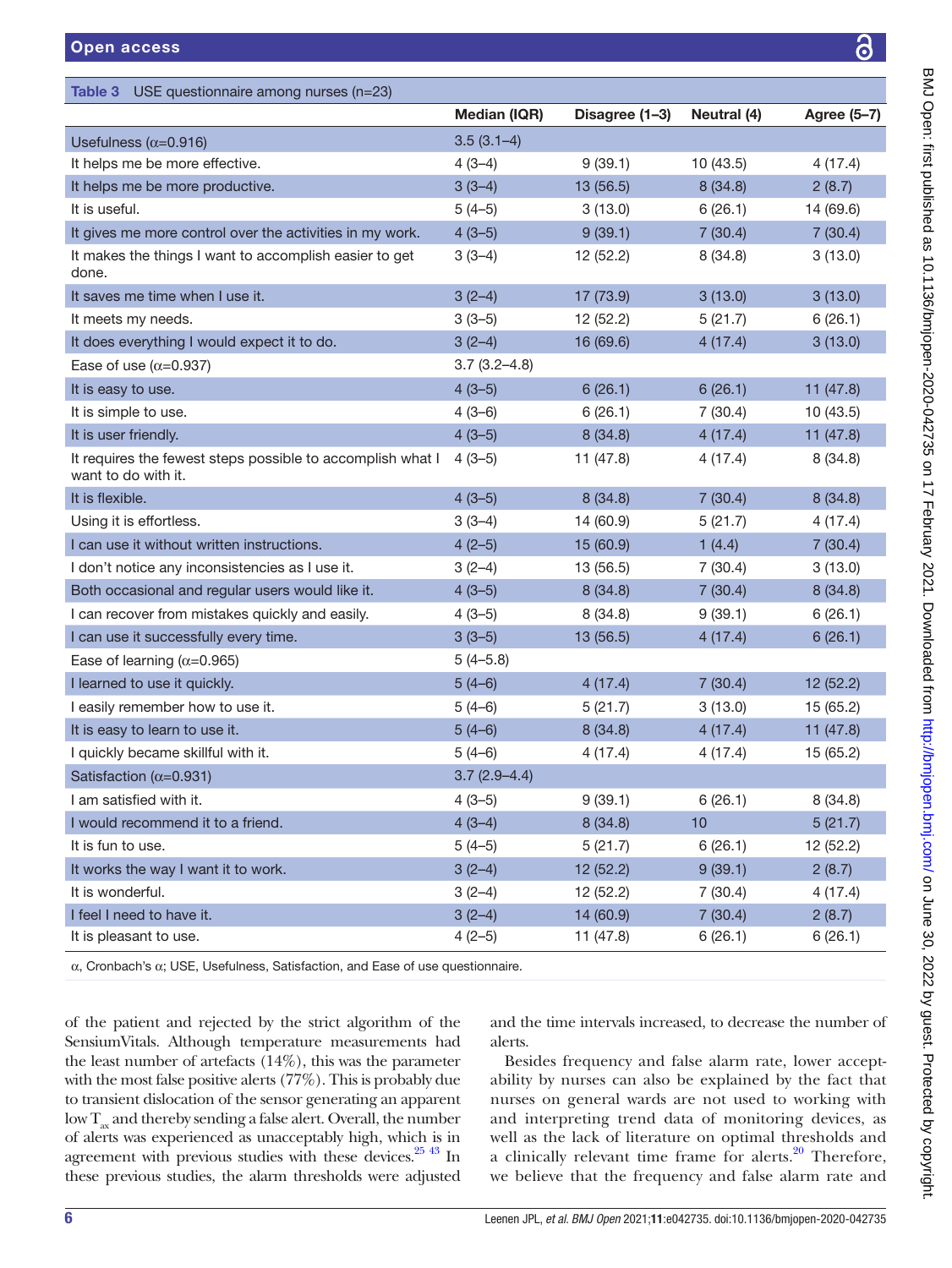<span id="page-6-3"></span>Table 4 Classification of vital signs alerts

|                                                                                                                                                                                                                                                                                                                                                                            | <b>True</b><br>positives | <b>False</b><br>positives | $N/A^*$  | <b>Total</b> |
|----------------------------------------------------------------------------------------------------------------------------------------------------------------------------------------------------------------------------------------------------------------------------------------------------------------------------------------------------------------------------|--------------------------|---------------------------|----------|--------------|
| Total alerts, n (%)                                                                                                                                                                                                                                                                                                                                                        | 33(35.1)                 | 41 (43.6)                 | 20(21.3) | 94           |
| HR alerts, n                                                                                                                                                                                                                                                                                                                                                               | 9                        | 2                         | 4        | 15           |
| RR alerts, n                                                                                                                                                                                                                                                                                                                                                               | 16                       | 9                         | 15       | 40           |
| $T_{ax}$ alerts, n                                                                                                                                                                                                                                                                                                                                                         | 8                        | 30                        | 1        | 39           |
| *N/A: uncategorised.<br>HR, heart rate; RR, respiratory rate; $T_{ax}$ , axillary temperature.                                                                                                                                                                                                                                                                             |                          |                           |          |              |
| acceptability of such remote wireless monitoring systems<br>by nurses might be dramatically improved with the inclu-<br>sion of a reliable clinical decision support algorithm that<br>takes the vital signs trends, as well as the relationship<br>between various vital signs, into account instead of only<br>generating alarms based on absolute values. <sup>20</sup> |                          |                           |          |              |
| <b>Limitations</b>                                                                                                                                                                                                                                                                                                                                                         |                          |                           |          |              |
| Several limitations should be considered when inter-<br>preting our results. First, the study population was<br>limited to patients undergoing major abdominal surgery<br>and therefore may not be representative of other patient<br>populations Emergency surgical patients are more prope                                                                               |                          |                           |          |              |

limited to pa and therefor populations. Emergency surgical patients are more prone to complications and may thus derive more benefit from continuous vital signs monitoring.<sup>50</sup> However, they were not included because of the need for informed consent.

In addition, acceptability of remote wireless vital signs monitoring among healthcare professionals may be influenced by several factors we were unable to account for in this study. The study duration was relatively short, and the intervention was not yet fully integrated into standard care pathways and workflows in the ward. The limited number of patients and exclusion of emergency surgery may account for the fact that we did not observe any lifethreatening conditions with the system. Lack of integration with the EMR may have negatively influenced nurses' experiences with the system. Access to the vital signs trend data required many additional, time-consuming steps, resulting in potentially lower commitment and acceptability. Also, during this feasibility study, nurses still had to calculate routine early warning scores, leading to increased total nurse workload. In addition, the results are based on this specific continuous monitoring system while other systems are also available. Lastly, categorising vital signs alerts was done retrospectively, which may have introduced bias in categorising true and false positive alerts because in some cases adequate documentation was lacking.

## **CONCLUSION**

Continuous monitoring of vital signs in abdominal surgery patients by the SensiumVitals wearable device was well accepted by patients, but only moderately by nurses. Use of this system was feasible on the surgical ward, but to increase acceptability among nurses the system needs

improvements, in particular a significant reduction in artefacts and alerts. One desirable development would be of a well-validated system for clinical deciand smooth integration into hospital EMR. may provide helpful insights for larger entation and (cost-)effectiveness studies of contioning on the general ward.

ts The authors would like to thank all patients and nurses study and Mr van den Berge and Ms Hofmann of The Surgical ir assistance during implementation of the SensiumVitals

conceived of the presented idea. JPLL, EMD, JDvD, HLvW, GAP: n of the work. JPLL: data collection. JPLL, EMD: data analysis JPLL, EMD, JDvD, HLvW, CK, LS, GAP: drafting the article. JPLL, CK, LS, GAP: critical revision of the article. All authors: final ion to be published.

was supported by Isala Innovation and Science Fund (grant and Zilveren Kruis (grant number E/190011).

#### ts None declared.

publication Not required.

e Medical Ethics Review Committee of Isala waived the need (protocol no 190606). The study was conducted in accordance of Helsinki. Written informed consent was obtained from each e in the study.

Per review Not commissioned; externally peer reviewed.

Data availability statement No data are available.

Supplemental material This content has been supplied by the author(s). It has not been vetted by BMJ Publishing Group Limited (BMJ) and may not have been peer-reviewed. Any opinions or recommendations discussed are solely those of the author(s) and are not endorsed by BMJ. BMJ disclaims all liability and responsibility arising from any reliance placed on the content. Where the content includes any translated material, BMJ does not warrant the accuracy and reliability of the translations (including but not limited to local regulations, clinical guidelines, terminology, drug names and drug dosages), and is not responsible for any error and/or omissions arising from translation and adaptation or otherwise.

Open access This is an open access article distributed in accordance with the Creative Commons Attribution Non Commercial (CC BY-NC 4.0) license, which permits others to distribute, remix, adapt, build upon this work non-commercially, and license their derivative works on different terms, provided the original work is properly cited, appropriate credit is given, any changes made indicated, and the use is non-commercial. See: [http://creativecommons.org/licenses/by-nc/4.0/.](http://creativecommons.org/licenses/by-nc/4.0/)

#### ORCID iDs

Jobbe P L Leenen <http://orcid.org/0000-0001-7269-2892> Cor Kalkman <http://orcid.org/0000-0002-8372-6960>

#### **REFERENCES**

- <span id="page-6-0"></span>1 International Surgical Outcomes Study group. Global patient outcomes after elective surgery: prospective cohort study in 27 low-, middle- and high-income countries. *[Br J Anaesth](http://dx.doi.org/10.1093/bja/aew316)* 2016;117:601–9.
- <span id="page-6-1"></span>2 Findlay G, Goodwin A, Protopappa K, *et al*. *Knowing the risk: a review of the peri-operative care of surgical patients*. London: National Confidential Enquiry into Patient Outcome and Death, 2011.
- 3 Jhanji S, Thomas B, Ely A, *et al*. Mortality and utilisation of critical care resources amongst high-risk surgical patients in a large NHS trust. *[Anaesthesia](http://dx.doi.org/10.1111/j.1365-2044.2008.05560.x)* 2008;63:695–700.
- 4 Pearse RM, Harrison DA, James P. Identification and characterisation of the high-risk surgical population in the United Kingdom. *[Crit Care](http://dx.doi.org/10.1186/cc4928)* 2006;10:10R81.
- <span id="page-6-2"></span>5 Pearse RM, Holt PJE, Grocott MPW. Managing perioperative risk in patients undergoing elective non-cardiac surgery. *[BMJ](http://dx.doi.org/10.1136/bmj.d5759)* 2011;343:d5759.
- 6 Scally CP, Thumma JR, Birkmeyer JD, *et al*. Impact of surgical quality improvement on payments in Medicare patients. *[Ann Surg](http://dx.doi.org/10.1097/SLA.0000000000001069)* 2015;262:249–52.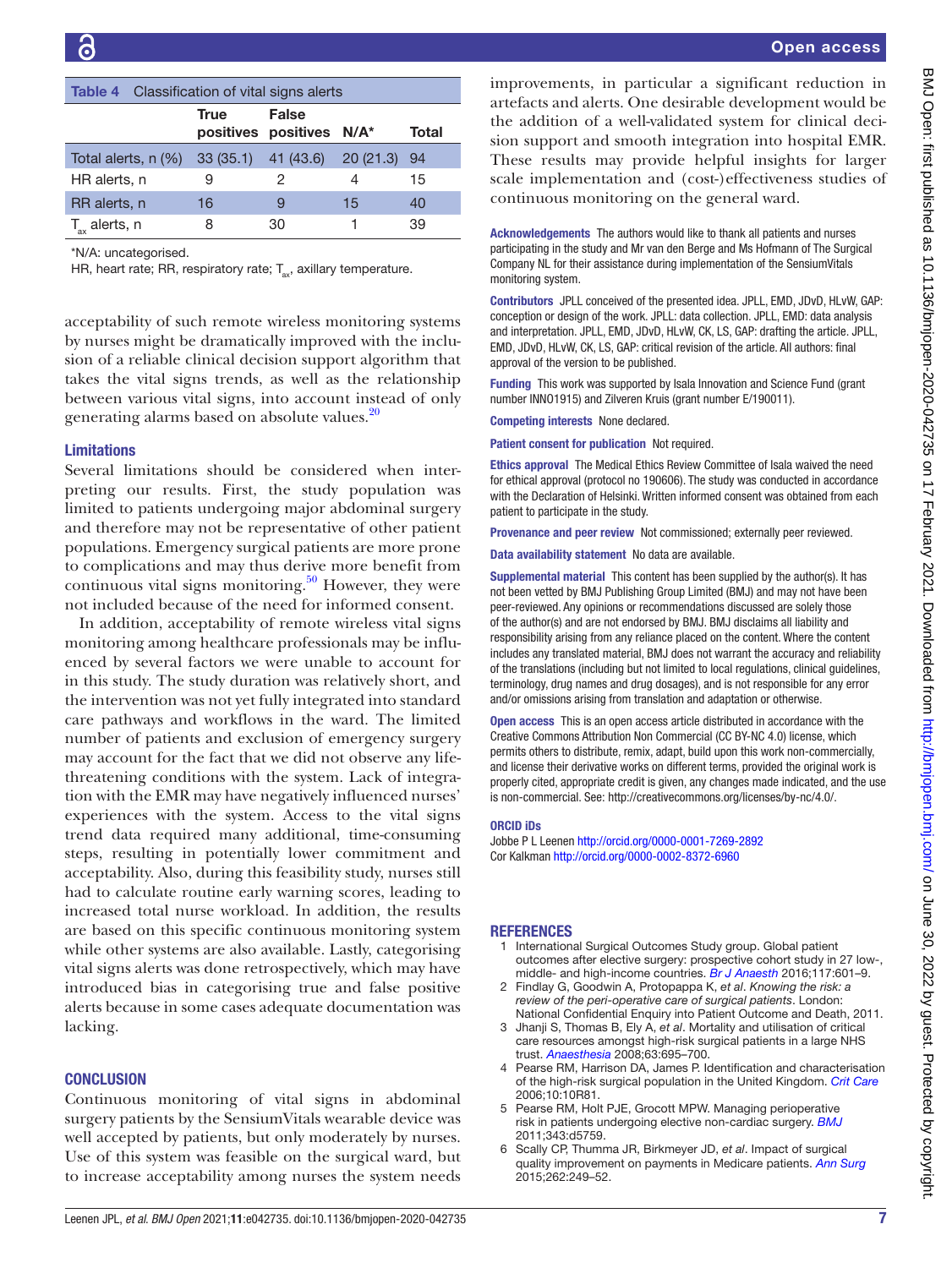## Open access

- 7 Head J, Ferrie JE, Alexanderson K, *et al*. Diagnosis-specific sickness absence as a predictor of mortality: the Whitehall II prospective cohort study. *[BMJ](http://dx.doi.org/10.1136/bmj.a1469)* 2008;337:a1469.
- <span id="page-7-0"></span>8 Churpek MM, Yuen TC, Edelson DP. Predicting clinical deterioration in the hospital: the impact of outcome selection. *[Resuscitation](http://dx.doi.org/10.1016/j.resuscitation.2012.09.024)* 2013;84:564–8.
- <span id="page-7-1"></span>9 Lockwood C, Conroy-Hiller T, Page T. Vital signs. *JBI Libr Syst Rev* 2004;2:1–38.
- <span id="page-7-17"></span>10 Evans D, Hodgkinson B, Berry J. Vital signs in hospital patients: a systematic review. *[Int J Nurs Stud](http://dx.doi.org/10.1016/S0020-7489(00)00119-X)* 2001;38:643–50.
- <span id="page-7-2"></span>11 van Zanten ARH, Brinkman S, Arbous MS, *et al*. Guideline bundles adherence and mortality in severe sepsis and septic shock. *[Crit Care](http://dx.doi.org/10.1097/CCM.0000000000000297)  [Med](http://dx.doi.org/10.1097/CCM.0000000000000297)* 2014;42:1890–8.
- 12 Young MP, Gooder VJ, McBride K, *et al*. Inpatient transfers to the intensive care unit: delays are associated with increased mortality and morbidity. *[J Gen Intern Med](http://dx.doi.org/10.1046/j.1525-1497.2003.20441.x)* 2003;18:77–83.
- 13 NICE. Acutely ill adults in hospital: recognising and responding to deterioration. National Institute for Health and Clinical Excellence: guidance 2007.
- <span id="page-7-3"></span>14 Smith MEB, Chiovaro JC, O'Neil M, *et al*. Early warning system scores for clinical deterioration in hospitalized patients: a systematic review. *[Ann Am Thorac Soc](http://dx.doi.org/10.1513/AnnalsATS.201403-102OC)* 2014;11:1454–65.
- 15 Quarterman CPJ, Thomas AN, McKenna M, *et al*. Use of a patient information system to audit the introduction of modified early warning scoring. *[J Eval Clin Pract](http://dx.doi.org/10.1111/j.1365-2753.2005.00513.x)* 2005;11:133–8.
- 16 Goldhill DR, McNarry AF. Physiological abnormalities in early warning scores are related to mortality in adult inpatients. *[Br J Anaesth](http://dx.doi.org/10.1093/bja/aeh113)* 2004;92:882–4.
- <span id="page-7-4"></span>17 Downey CL, Tahir W, Randell R, *et al*. Strengths and limitations of early warning scores: a systematic review and narrative synthesis. *[Int](http://dx.doi.org/10.1016/j.ijnurstu.2017.09.003)  [J Nurs Stud](http://dx.doi.org/10.1016/j.ijnurstu.2017.09.003)* 2017;76:106–19.
- 18 Clifton L, Clifton DA, Pimentel MAF, *et al*. Predictive monitoring of mobile patients by combining clinical observations with data from wearable sensors. *[IEEE J Biomed Health Inform](http://dx.doi.org/10.1109/JBHI.2013.2293059)* 2014;18:722–30.
- <span id="page-7-5"></span>19 Beckett D, Gordon C, Paterson R, *et al*. Assessment of clinical risk in the out of hours Hospital prior to the introduction of hospital at night. *[Acute Med](http://www.ncbi.nlm.nih.gov/pubmed/21607208)* 2009;8:33–8.
- <span id="page-7-6"></span>20 Cardona-Morrell M, Prgomet M, Turner RM, *et al*. Effectiveness of continuous or intermittent vital signs monitoring in preventing adverse events on general wards: a systematic review and metaanalysis. *[Int J Clin Pract](http://dx.doi.org/10.1111/ijcp.12846)* 2016;70:806–24.
- 21 Watkins T, Whisman L, Booker P. Nursing assessment of continuous vital sign surveillance to improve patient safety on the medical/ surgical unit. *[J Clin Nurs](http://dx.doi.org/10.1111/jocn.13102)* 2016;25:278–81.
- <span id="page-7-7"></span>22 Appelboom G, Camacho E, Abraham ME, *et al*. Smart wearable body sensors for patient self-assessment and monitoring. *[Arch Public](http://dx.doi.org/10.1186/2049-3258-72-28)  [Health](http://dx.doi.org/10.1186/2049-3258-72-28)* 2014;72:28.
- <span id="page-7-8"></span>23 Downey C, Randell R, Brown J, *et al*. Continuous versus intermittent vital signs monitoring using a wearable, wireless patch in patients admitted to surgical wards: pilot cluster randomized controlled trial. *[J](http://dx.doi.org/10.2196/10802)  [Med Internet Res](http://dx.doi.org/10.2196/10802)* 2018;20:e10802.
- <span id="page-7-9"></span>24 Subbe CP, Duller B, Bellomo R. Effect of an automated notification system for deteriorating ward patients on clinical outcomes. *[Crit](http://dx.doi.org/10.1186/s13054-017-1635-z)  [Care](http://dx.doi.org/10.1186/s13054-017-1635-z)* 2017;21:52.
- <span id="page-7-10"></span>25 Weenk M, van Goor H, Frietman B, *et al*. Continuous monitoring of vital signs using wearable devices on the general ward: pilot study. *[JMIR Mhealth Uhealth](http://dx.doi.org/10.2196/mhealth.7208)* 2017;5:e91.
- <span id="page-7-11"></span>26 Breteler MJM, KleinJan E, Numan L, *et al*. Are current wireless monitoring systems capable of detecting adverse events in high-risk surgical patients? A descriptive study. *[Injury](http://dx.doi.org/10.1016/j.injury.2019.11.018)* 2020;51:S97–105.
- 27 Boatin A, Wylie B, Goldfarb I. Wireless maternal vital sign monitoring in inpatient full-term pregnant women: a feasibility and acceptability study. *Int J Gynecol Obstet* 2015;131:E492 [http://www.embase.com/](http://www.embase.com/search/results?subaction=viewrecord&from=export&id=L72070358) [search/results?subaction=viewrecord&from=export&id=L72070358](http://www.embase.com/search/results?subaction=viewrecord&from=export&id=L72070358)
- 28 Sahandi R, Noroozi S, Roushan G, *et al*. Wireless technology in the evolution of patient monitoring on General Hospital wards. *[J Med](http://dx.doi.org/10.3109/03091900903336902)  [Eng Technol](http://dx.doi.org/10.3109/03091900903336902)* 2010;34:51–63.
- 29 Posthuma LM, Downey C, Visscher MJ, *et al*. Remote wireless vital signs monitoring on the ward for early detection of deteriorating patients: a case series. *[Int J Nurs Stud](http://dx.doi.org/10.1016/j.ijnurstu.2019.103515)* 2020;104:103515.
- <span id="page-7-26"></span>30 Downey C, Ng S, Jayne D, *et al*. Reliability of a wearable wireless patch for continuous remote monitoring of vital signs in patients recovering from major surgery: a clinical validation study from the tracing trial. *[BMJ Open](http://dx.doi.org/10.1136/bmjopen-2019-031150)* 2019;9:e031150 [http://www.embase.](http://www.embase.com/search/results?subaction=viewrecord&from=export&id=L628904217) [com/search/results?subaction=viewrecord&from=export&id=](http://www.embase.com/search/results?subaction=viewrecord&from=export&id=L628904217) [L628904217](http://www.embase.com/search/results?subaction=viewrecord&from=export&id=L628904217)
- 31 Breteler MJM, KleinJan EJ, Dohmen DAJ. Vital signs monitoring with wearable sensors in high-risk surgical patients: a clinical validation study. *Anesthesiology* 2019.
- <span id="page-7-12"></span>32 Leenen JPL, Leerentveld C, van Dijk JD, *et al*. Current evidence for continuous vital signs monitoring by wearable wireless devices in hospitalized adults: systematic review. *[J Med Internet Res](http://dx.doi.org/10.2196/18636)* 2020;22:e18636.
- <span id="page-7-13"></span>33 Craig P, Dieppe P, Macintyre S, *et al*. Developing and evaluating complex interventions: the new Medical Research Council guidance. *[BMJ](http://dx.doi.org/10.1136/bmj.a1655)* 2008;337:a1655.
- <span id="page-7-14"></span>34 von EE, Altman DG, Egger M. Strengthening the reporting of observational studies in epidemiology (STROBE) statement: guidelines for reporting observational studies. *BMJ [Internet]* 2007;335:806–8 <https://www.bmj.com/content/335/7624/806>
- <span id="page-7-15"></span>35 Duus CL, Aasvang EK, Olsen RM, *et al*. Continuous vital sign monitoring after major abdominal surgery-Quantification of micro events. *[Acta Anaesthesiol Scand](http://dx.doi.org/10.1111/aas.13173)* 2018;62:1200–8.
- <span id="page-7-16"></span>36 Sensium Healthcare. Early detection of patient deterioration [online], 2019. Available: [https://www.sensium.co.uk/\\_assets/media/](https://www.sensium.co.uk/_assets/media/documents/brochures/brochure.pdf) [documents/brochures/brochure.pdf](https://www.sensium.co.uk/_assets/media/documents/brochures/brochure.pdf) [Accessed 11 Oct 2019].
- <span id="page-7-18"></span>37 Clavien PA, Barkun J, de Oliveira ML, *et al*. The Clavien-Dindo classification of surgical complications: five-year experience. *[Ann](http://dx.doi.org/10.1097/SLA.0b013e3181b13ca2)  [Surg](http://dx.doi.org/10.1097/SLA.0b013e3181b13ca2)* 2009;250:187–96.
- 38 Dindo D, Demartines N, Clavien P-A. Classification of surgical complications: a new proposal with evaluation in a cohort of 6336 patients and results of a survey. *[Ann Surg](http://dx.doi.org/10.1097/01.sla.0000133083.54934.ae)* 2004;240:205–13.
- <span id="page-7-19"></span>Bowen DJ, Kreuter M, Spring B, et al. How we design feasibility studies. *[Am J Prev Med](http://dx.doi.org/10.1016/j.amepre.2009.02.002)* 2009;36:452–7.
- <span id="page-7-20"></span>40 Lund A. Measuring usability with the use questionnaire. *Usability User Exp Newslett* 2001;8.
- <span id="page-7-21"></span>41 Proctor E, Silmere H, Raghavan R, *et al*. Outcomes for implementation research: conceptual distinctions, measurement challenges, and research agenda. *[Adm Policy Ment Health](http://dx.doi.org/10.1007/s10488-010-0319-7)* 2011;38:65–76.
- <span id="page-7-22"></span>42 Ghasemi A, Zahediasl S. Normality tests for statistical analysis: a guide for non-statisticians. *[Int J Endocrinol Metab](http://dx.doi.org/10.5812/ijem.3505)* 2012;10:486–9.
- 43 Downey C, Randell R, Brown J. Continuous versus intermittent vital signs monitoring in patients admitted to surgical wards: a clusterrandomised, controlled trial. *Color Dis [online]* 2018;20:60 [http://](http://www.embase.com/search/results?subaction=viewrecord&from=export&id=L624186281) [www.embase.com/search/results?subaction=viewrecord&from=](http://www.embase.com/search/results?subaction=viewrecord&from=export&id=L624186281) [export&id=L624186281](http://www.embase.com/search/results?subaction=viewrecord&from=export&id=L624186281)
- <span id="page-7-23"></span>44 Downey CL, Brown JM, Jayne DG, *et al*. Patient attitudes towards remote continuous vital signs monitoring on general surgery wards: an interview study. *[Int J Med Inform](http://dx.doi.org/10.1016/j.ijmedinf.2018.03.014)* 2018;114:52–6.
- 45 Paul JE, Chong MA, Buckley N, *et al*. Vital sign monitoring with continuous pulse oximetry and wireless clinical notification after surgery (the VIGILANCE pilot study)-a randomized controlled pilot trial. *[Pilot Feasibility Stud](http://dx.doi.org/10.1186/s40814-019-0415-8)* 2019;5:36.
- 46 Hubner P, Schober A, Sterz F, *et al*. Surveillance of patients in the waiting area of the department of emergency medicine. *[Medicine](http://dx.doi.org/10.1097/MD.0000000000002322)* 2015;94:e2322.
- 47 Izmailova ES, McLean IL, Bhatia G, *et al*. Evaluation of wearable digital devices in a phase I clinical trial. *[Clin Transl Sci](http://dx.doi.org/10.1111/cts.12602)* 2019;12:247–56 [http://www.embase.com/search/results?subaction=](http://www.embase.com/search/results?subaction=viewrecord&from=export&id=L625914593) [viewrecord&from=export&id=L625914593](http://www.embase.com/search/results?subaction=viewrecord&from=export&id=L625914593)
- <span id="page-7-24"></span>48 Prgomet M, Cardona-Morrell M, Nicholson M, *et al*. Vital signs monitoring on general wards: clinical staff perceptions of current practices and the planned introduction of continuous monitoring technology. *[Int J Qual Health Care](http://dx.doi.org/10.1093/intqhc/mzw062)* 2016;28:515–21.
- <span id="page-7-25"></span>49 Sendelbach S, Funk M. Alarm fatigue: a patient safety concern. *[AACN Adv Crit Care](http://dx.doi.org/10.1097/NCI.0b013e3182a903f9)* 2013;24:378–88.
- <span id="page-7-27"></span>50 McCoy CC, Englum BR, Keenan JE, *et al*. Impact of specific postoperative complications on the outcomes of emergency general surgery patients. *[J Trauma Acute Care Surg](http://dx.doi.org/10.1097/TA.0000000000000611)* 2015;78:912–9.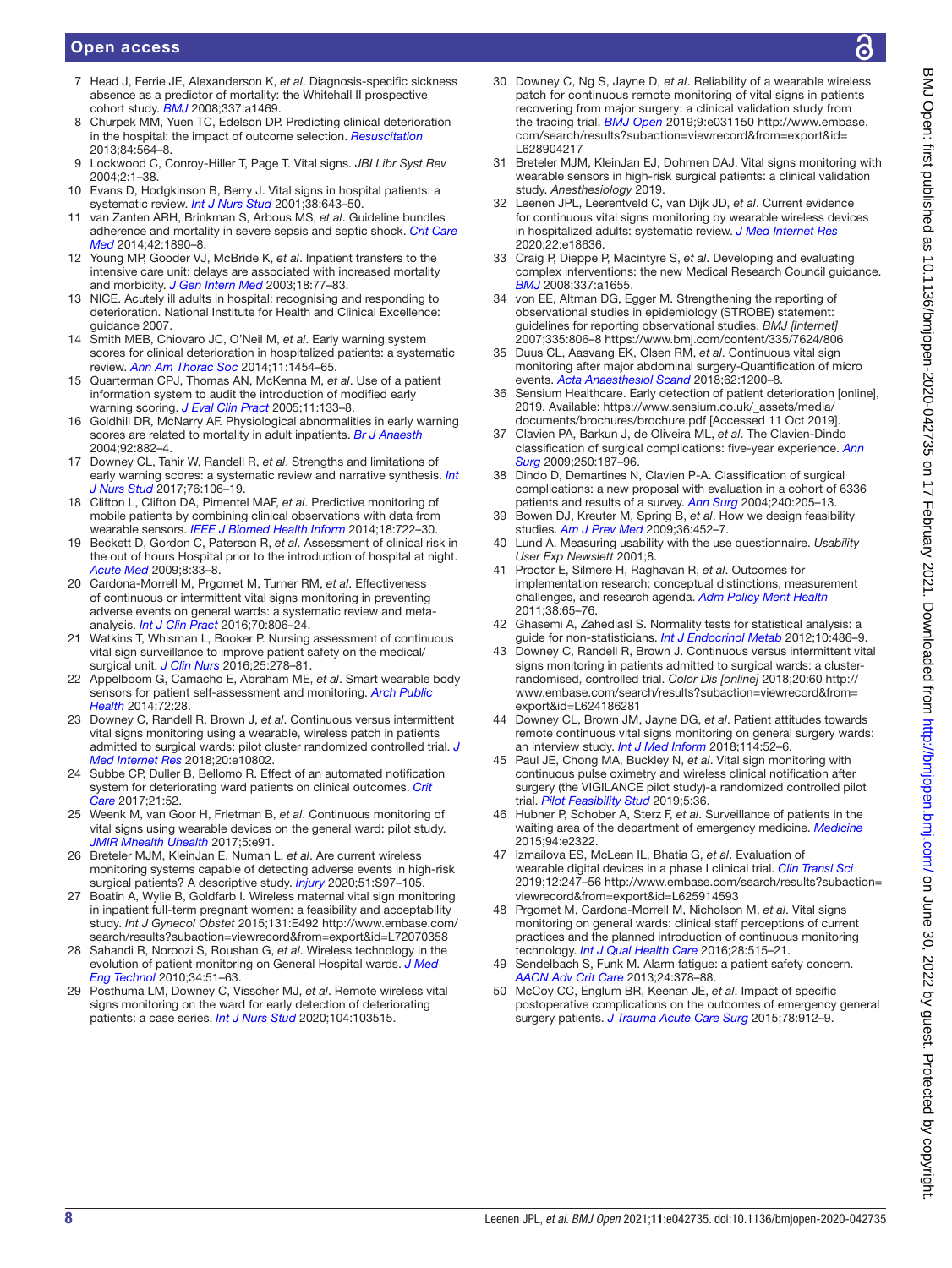# **APPENDIX A: QUESTIONNAIRE FOR PATIENTS**

| I found the patch comfortable                                   |                              |   |   |                |  |  |  |
|-----------------------------------------------------------------|------------------------------|---|---|----------------|--|--|--|
|                                                                 |                              | 3 | 4 | 5              |  |  |  |
| Strongly disagree                                               |                              |   |   | Strongly agree |  |  |  |
|                                                                 | The patch made me feel safer |   |   |                |  |  |  |
|                                                                 | 2                            | З | 4 | 5              |  |  |  |
| Strongly disagree                                               |                              |   |   | Strongly agree |  |  |  |
| I would like to wear the patch in the hospital next time again. |                              |   |   |                |  |  |  |
|                                                                 | 2                            | З |   | 5              |  |  |  |
| Strongly disagree                                               |                              |   |   | Strongly agree |  |  |  |
| I would like to wear the patch at home after surgery.           |                              |   |   |                |  |  |  |
|                                                                 |                              | 3 |   | 5              |  |  |  |
| Strongly disagree                                               |                              |   |   | Strongly agree |  |  |  |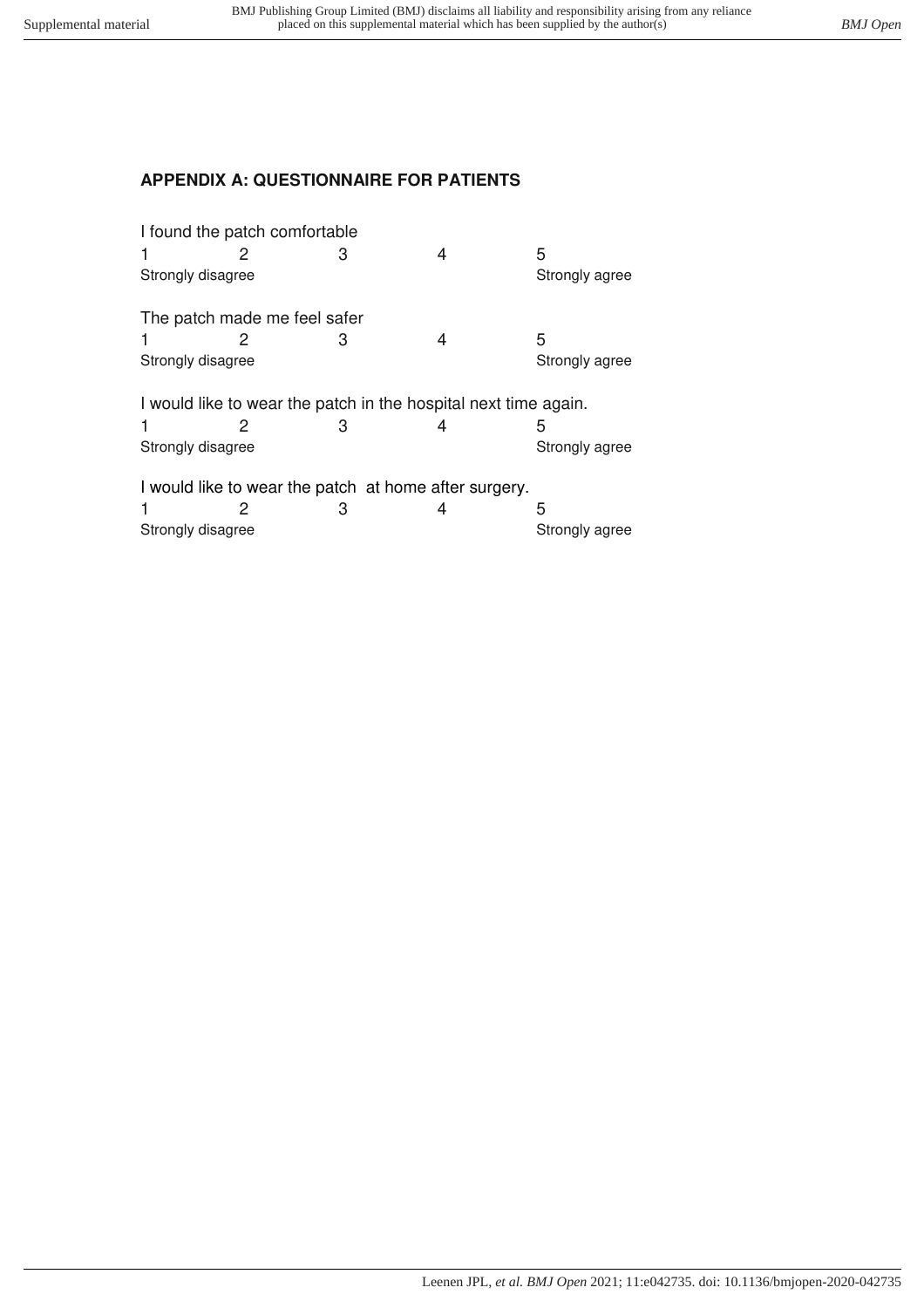Leenen JPL*, et al. BMJ Open* 2021; 11:e042735. doi: 10.1136/bmjopen-2020-042735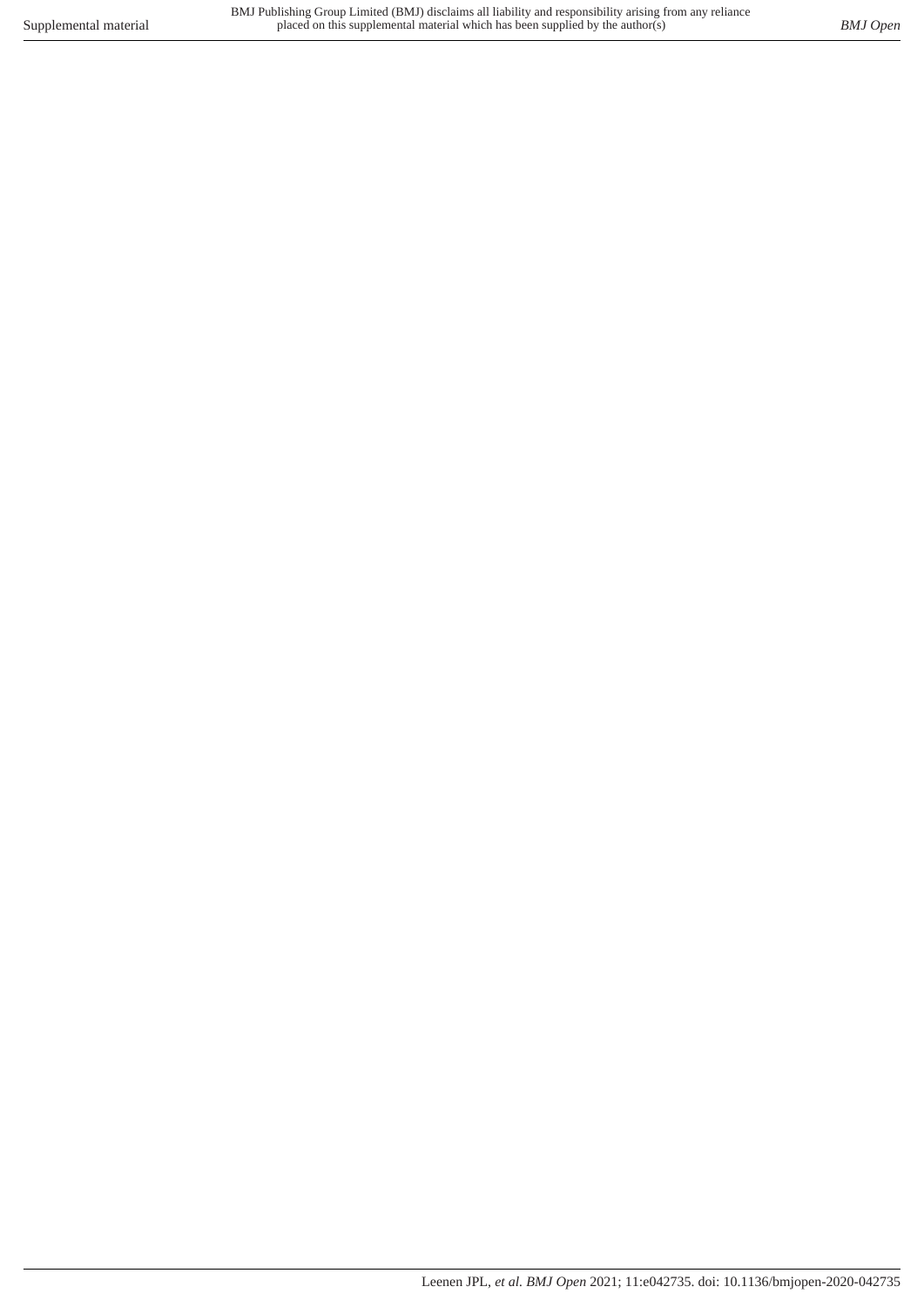# **APPENDIX B: USE QUESTIONNAIRE (translated from Dutch)**

## Usefulness

|   | 1. It helps me be more effective.<br>Strongly disagree                               |   | 4 | 5 | 6<br>Strongly agree | $\prime$ |
|---|--------------------------------------------------------------------------------------|---|---|---|---------------------|----------|
| 1 | 2. It helps me be more productive.<br>Strongly disagree                              | 3 | 4 | 5 | 6<br>Strongly agree | 7        |
| 1 | 3. It is useful.<br>2                                                                | 3 | 4 | 5 | 6                   |          |
|   | Strongly disagree                                                                    |   |   |   | Strongly agree      |          |
|   | 4. It gives me more control over the activities in my life.<br>Strongly disagree     | 3 | 4 |   | 6<br>Strongly agree |          |
| 1 | 5. It makes the things I want to accomplish easier to get done.<br>Strongly disagree | 3 | 4 | 5 | 6<br>Strongly agree |          |
|   | 6. It saves me time when I use it.<br>Strongly disagree                              | 3 | 4 | 5 | 6<br>Strongly agree |          |
| 1 | 7. It meets my needs.<br>Strongly disagree                                           | З | 4 | 5 | 6<br>Strongly agree |          |
|   | 8. It does everything I would expect it to do.<br>Strongly disagree                  |   |   | 5 | რ<br>Strongly agree |          |
|   | Ease of Use                                                                          |   |   |   |                     |          |
| 1 | 9. It is easy to use.<br>2<br>Strongly disagree                                      | 3 | 4 | 5 | 6<br>Strongly agree |          |
| 1 | 10. It is simple to use.<br>2<br>Strongly disagree                                   | 3 | 4 | 5 | 6<br>Strongly agree | 7        |
| 1 | 11. It is user friendly.<br>2<br>Strongly disagree                                   | 3 | 4 | 5 | 6<br>Strongly agree | 7        |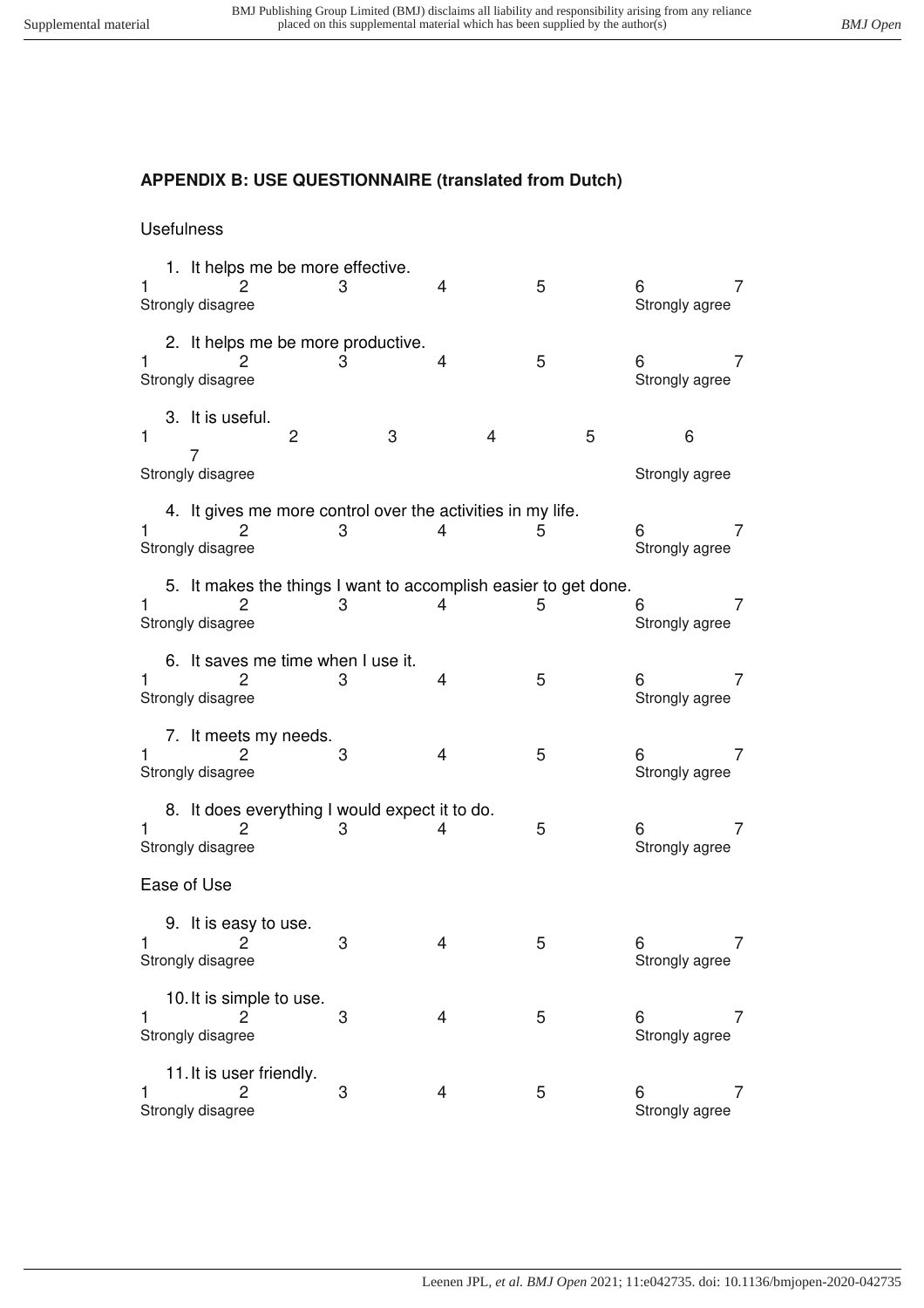| 12. It requires the fewest steps possible to accomplish what I want to do with it.<br>Strongly disagree | 4              |   | Strongly agree           |
|---------------------------------------------------------------------------------------------------------|----------------|---|--------------------------|
| 13. It is flexible.<br>3<br>Strongly disagree                                                           | $\overline{4}$ | 5 | 6<br>7<br>Strongly agree |
| 14. Using it is effortless.<br>З<br>Strongly disagree                                                   | $\overline{4}$ | 5 | 6<br>7<br>Strongly agree |
| 15. I can use it without written instructions.<br>з<br>Strongly disagree                                | 4              | 5 | 6<br>7<br>Strongly agree |
| 16. I don't notice any inconsistencies as I use it.<br>Strongly disagree                                |                | 5 | 6<br>7<br>Strongly agree |
| 17. Both occasional and regular users would like it.<br>Strongly disagree                               | 4              | 5 | 6<br>7<br>Strongly agree |
| 18. I can recover from mistakes quickly and easily.<br>З<br>Strongly disagree                           |                | 5 | 6<br>7<br>Strongly agree |
| 19.1 can use it successfully every time.<br>Strongly disagree                                           | 4              | 5 | 6<br>7<br>Strongly agree |
| Ease of Learning                                                                                        |                |   |                          |
| 20. I learned to use it quickly.<br>3<br>Strongly disagree                                              | 4              | 5 | Strongly agree           |
| 21. I easily remember how to use it.<br>1<br>3<br>Strongly disagree                                     | 4              | 5 | 6<br>7<br>Strongly agree |
| 22. It is easy to learn to use it.<br>1<br>З<br>Strongly disagree                                       | 4              | 5 | 6<br>7<br>Strongly agree |
| 23. I quickly became skillful with it.<br>1<br>3<br>Strongly disagree                                   | 4              | 5 | 6<br>Strongly agree      |

Satisfaction